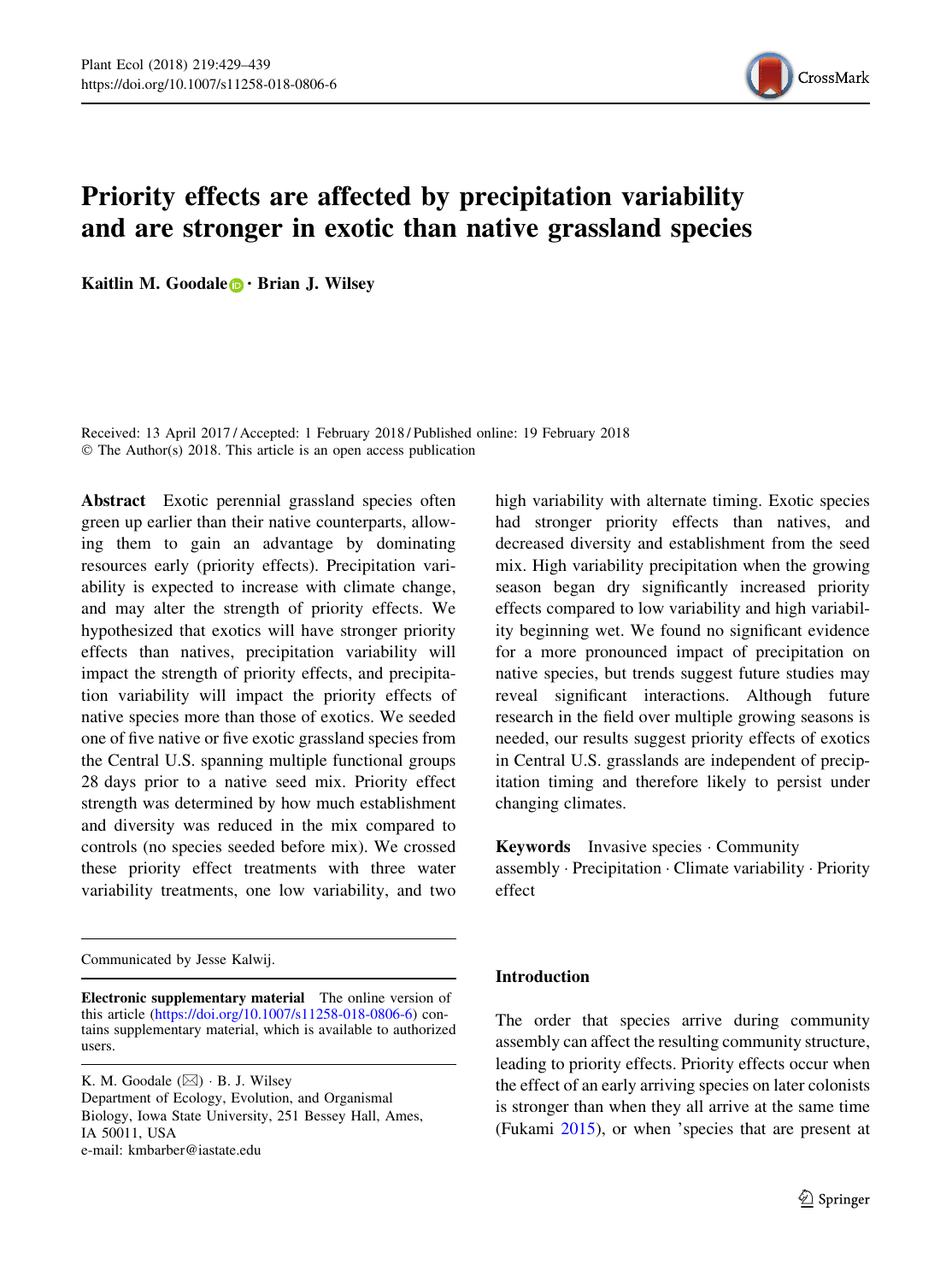some early phase of community development influence other species abundances that arrive at some later time' (Morin [1999](#page-9-0)), resulting in a change in the community composition (Polley et al. [2006](#page-9-0)). These effects can be inhibitory or facilitative, as early arriving species can have a negative or positive effect on the species that arrive later (Fukami [2015](#page-9-0)). In inhibitory priority effects, early arriving species have a competitive advantage over later arriving species if they take up resources and attain a larger size prior to later species (Harper [1961\)](#page-9-0).

In grassland systems, exotic species dominance and invasion success can in part be attributed to inhibitory priority effects where exotics show large priority effects over establishing native grassland species, reducing native plant growth and diversity (Grman and Suding [2010](#page-9-0); Martin and Wilsey [2012;](#page-9-0) Dickson et al. [2012](#page-9-0); Ulrich and Perkins [2014](#page-10-0); Wilsey et al. [2015;](#page-10-0) Stuble and Souza [2016](#page-10-0)). When native grassland species arrive first they can exclude exotic invaders (Abraham et. al. [2009;](#page-9-0) Vaughn and Young [2015](#page-10-0)), but this is not often the case in many perennial grassland systems when exotic species demonstrate earlier phenology than natives (Wilsey et al. [2011](#page-10-0); Wolkovich and Cleland [2011](#page-10-0)). Exotic grassland species have higher seedling growth rates, earlier emergence dates and higher germination rates than native counterparts (Wainwright and Cleland [2013](#page-10-0); Wilsey et al. [2015\)](#page-10-0). When exotic perennial grassland species arrive before natives during assembly it can lead to lower species diversity and near monocultures (Dickson et al [2012;](#page-9-0) Wilsey et al. [2015](#page-10-0)). Exotic species can significantly alter later community composition, so knowing when priority effects are the strongest can help us pinpoint the conditions when exotic species pose the largest threats.

Priority effects can vary in strength not just in response to phenological traits, but also to abiotic conditions (Jarchow and Liebman [2012;](#page-9-0) Kardol et al [2013;](#page-9-0) Tucker and Fukami [2014\)](#page-10-0). Inhibitory priority effects might weaken under stressful conditions (Chase [2003;](#page-9-0) Tucker and Fukami [2014\)](#page-10-0). Support for this has been found in a variety of systems including the vernal pools of California where priority effects were found to be strongest under optimal conditions (Collinge and Ray [2009](#page-9-0)). Recent work from Brandt et al. [\(2016](#page-9-0)) suggests that priority effects can impact macro-evolutionary history, increasing the abundance and richness in clades that arrived earliest to New Zealand alpine forests. This priority effect was stronger in high than low resource environments. Similarly, nutrient additions can increase the strength of priority effects, allowing early arriving species to gain higher levels of resources compared to a less enriched environment (Jarchow and Liebman [2012](#page-9-0); Kardol et al [2013\)](#page-9-0). When nutrients are abundant, even slight differences between early community compositions can lead to distinct community formations (Houseman et al. [2008\)](#page-9-0). Martin and Wilsey ([2012\)](#page-9-0) showed that priority effects were important in both a high productivity and low productivity grassland site, suggesting that in some scenarios the strength of the priority effect can override abiotic differences, making assembly history more important to resulting community structure.

Climate change is predicted to increase the variability of rainfall and extreme weather events (Kharin et al. [2007](#page-9-0); Allan and Soden [2008](#page-9-0); Berg et al. [2013\)](#page-9-0) and not just the overall availability of water. Priority effects for native grasses against invaders have been found to weaken when rainfall was increased (Young et al. [2015\)](#page-10-0). Schantz et al. [\(2015](#page-10-0)) found priority effects of perennial grass species over annuals diminished when water was added as annuals were able to better utilize the increased resource, nullifying the priority effect. However, there has been little work on the impact of water variability on priority effects. Increased variability in rainfall can have large impacts on community composition and species diversity independent of rainfall amount (Knapp et al. [2002](#page-9-0)). Jones et al. [\(2016](#page-9-0)) conducted a 15-year precipitation variability grassland experiment and found that increased rainfall variability led to an increase in forb abundance and richness while dominant grasses remained relatively stable. Over time, rainfall variability led to the development of distinct communities as forb diversity increased, suggesting that rainfall variability plays a role in community assembly. Successful exotics, however, commonly have a wide niche breadth, either due to higher plasticity or generalist life history traits, meaning that increasing environmental variability may have little effect on exotic dominance (van Kleunen et al. [2015\)](#page-10-0). This larger niche width may make the strength of priority effects from exotics more resistant to changes in extreme rainfall events.

We compared the strength of priority effects between native and exotic grassland plant species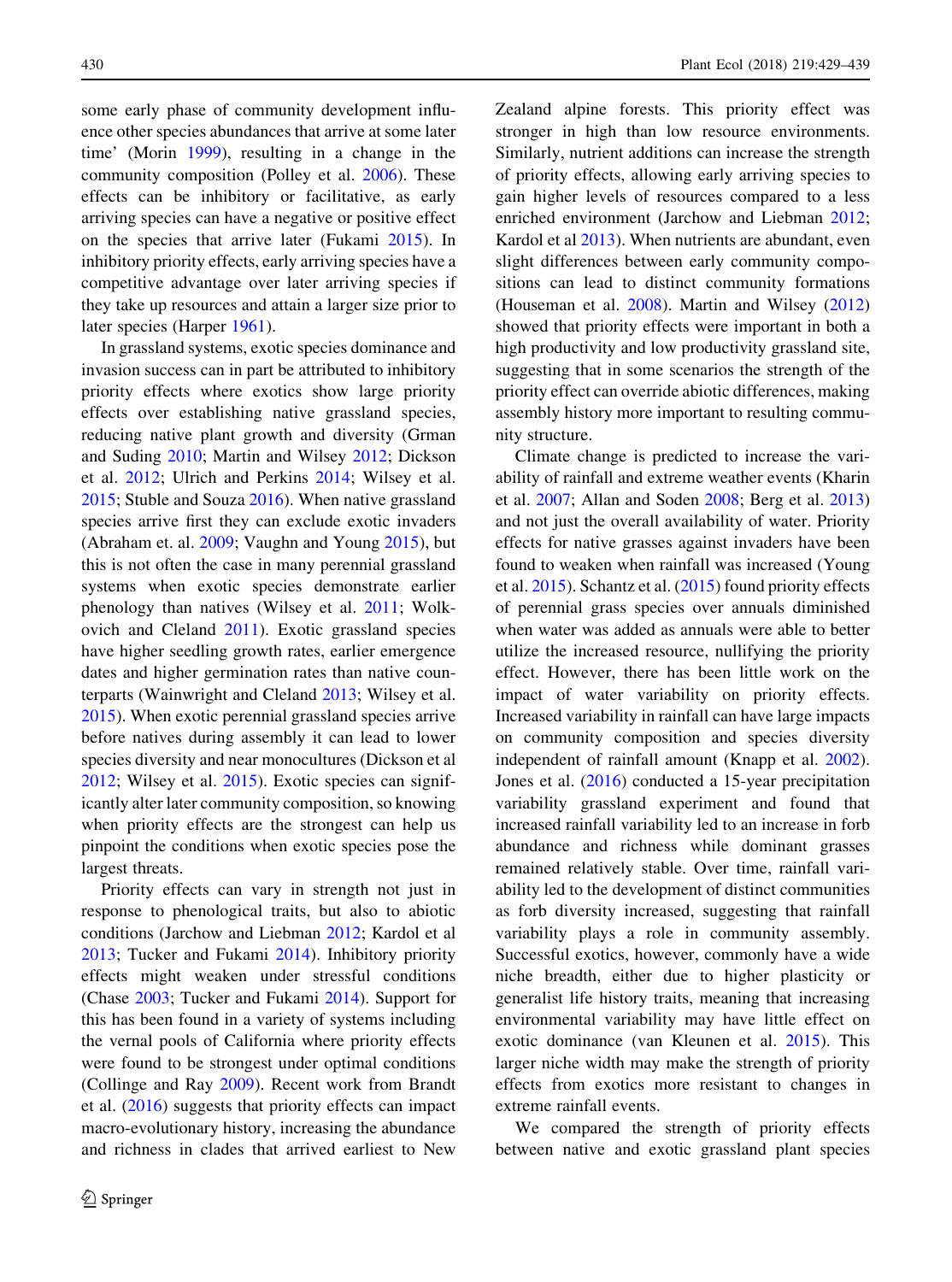under varying water variability treatments in a greenhouse experiment. Past research found that exotic perennial grassland species exhibit larger effects on later establishing communities when they are seeded early compared to when all species are seeded simultaneously, and that these priority effects are much stronger for exotics than for native counterparts (Dickson et at. [2012](#page-9-0); Martin and Wilsey [2012\)](#page-9-0). Here, we extend this work by testing how these effects of early emerging species on community establishment are impacted by climate variability (i.e., increased rainfall variability). To create priority effects, we seeded one of five native or five exotic perennial grassland species from the Central U.S. 28 days before adding a 39 native-species seed mix. Priority effect strength was measured as the impact of these early species on the establishment of a later arriving native seed mix compared to a control (no early arriving species present). This treatment was crossed with a water variability treatment with three levels: a low variability treatment, and two high variability treatments that varied the timing of dry periods. All water variability treatments had equal average frequency of watering during the growing season, and only variability changed. We hypothesized that (a) exotics will consistently have larger priority effects than natives, (b) higher variability in soil moisture will reduce priority effects and increase diversity, and (c) that water variability treatments will have a larger impact on native species than exotics.

#### Methods

We tested our hypotheses in a greenhouse experiment in the Bessey greenhouse at Iowa State University, Iowa, USA. The experimental two-way factorial design consisted of a priority species treatment (one of five native or five exotic species or nothing as a control, Table [1\)](#page-3-0) crossed with a water variability treatment. Water variability treatments were high variability starting with a wet period, high variability starting with a dry period, and low variability with a consistent watering frequency. Each priority species treatment had two replicates with seven replicate controls per water treatment, for a total of 81 experimental pots (10 species  $\times$  2 replicates  $+ 7$  $controls = 27$  priority species treatments, 27 priority species treatments  $\times$  3 water treatments = 81 pots).

We used large pots (27.5 cm diameter, 30 cm deep) filled with field soil for the experiment. The soil was not fertilized during or prior to the experiment. Top soil was taken from a local Iowa farmland typical of soil in the area and homogenized. Preliminary analysis showed the soil had a pH of 7.72, 1.36% total carbon, and 0.08% total nitrogen. Soil was potted in April 2015, and weeds were hand removed before the start of the experiment. A few additional weeds were removed during the experiment as needed.

Native priority species used are all native to North America and occur in Central U.S. prairies, while exotic priority species are not native to North America and are on national invasive species lists (Swearingen [2008\)](#page-10-0). Exotic priority species were paired to a native priority species from the same tribe if possible, and always to the same family and ecological functional group (Table [1](#page-3-0)) to compare native and exotic species with minimal confounding variables present. These species pairs were from a longer species list used in Wilsey et al. ([2015\)](#page-10-0). We chose a species pair from each of the main functional groups  $(C_3$  grasses,  $C_4$ grasses, legumes, and forbs) with two pairs for  $C_3$ grasses. All the species used were perennial. Priority species treatments were established by adding 100 seeds of one of each priority species to the bare soil in each pot on May 18, 2015. During the first 4 weeks, priority species were allowed to establish and were watered daily until seedlings emerged. The native seed mix consisted of 39 native perennial prairie species, and was added 28 days later on June 15, 2015 (Online Resource 1), with 10 seeds per species. The 21 control pots received the native seed mix alone on the same date.

Water variability treatments were started on June 15, 2015, at the time of the seed mix addition. The three water variability treatments consisted of a low variability and two high variability treatments. The low variability treatment (hereafter referred to as  $A_{low}$ ) was watered every 3 or 4 days (3 times over the course of 10 days). The two high variability treatments varied in timing, with high variability starting with high frequency or wet conditions (hereafter referred to as BHigh-wet) and high variability starting with low frequency or dry conditions (hereafter referred to as  $C_{High-dry}$ ). We included two variations of high variability to determine if increased variability, regardless of timing, would impact priority effects consistently. During high frequency or wet conditions, pots were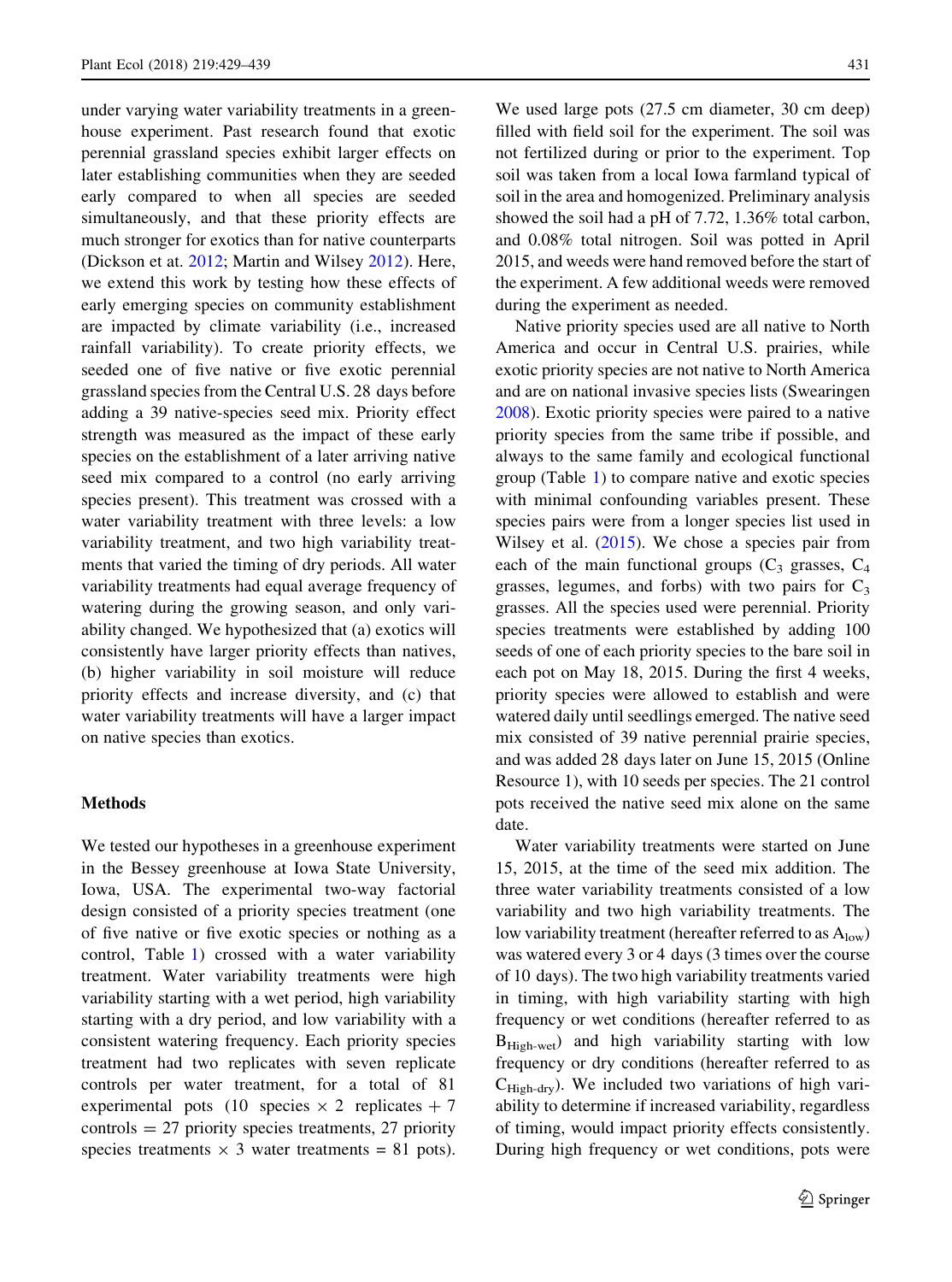| Exotic priority species | Native priority species | Functional group |
|-------------------------|-------------------------|------------------|
| Eragrostis curvula      | Sporobolus cryptandrus  | $C_4$            |
| Festuca arundinacea     | Elymus trachycaulus     | $C_3$            |
| <i>Bromus inermis</i>   | Elymus canadensis       | $C_3$            |
| Cichorium intybus       | Ratibida columnifera    |                  |
| Lotus corniculatus      | Astragalus racemosus    | LF               |

<span id="page-3-0"></span>**Table 1** Paired native and exotic priority species representing the four main functional groups  $(C_4$  designates  $C_4$  grasses,  $C_3$ designates C3 grasses, F designates forbs, and LF designates leguminous forbs). All species are perennial

watered every 2 days (5 times over the course of 10 days). During low frequency or dry conditions, pots were watered every 10 days (1 time over the course of 10 days). High and low frequencies were switched every 30 days over the course of 120 days of the growing season. Therefore, the  $B_{High-wet}$  treatment spent the first 30 days under high frequency watering, the second 30 days under low frequency, the third 30 days under high frequency and the final 30 days under low frequency, while the  $C_{High-dry}$  underwent the reverse.

Our treatments changed the variability in watering but not the mean. All pots had the same total water amount, and were watered 36 total times to field capacity over the course of the experiment. Watering frequency (calculated as the days between watering) had a standard deviation of 0.478 and a coefficient of variation of 14.3 for the  $A_{low}$  treatment, and a standard deviation of 3.024 and a coefficient of variation of 90.7 for  $B_{High-wet}$  and  $C_{High-dry}$ .

# Sampling design

Sampling of soil moisture and biomass by species was done at the end of the last watering interval to reduce disturbance. Over the last 10 days of watering treatments, we took a 4-cm-deep core from each pot every other day that was weighed wet, then dried for 3 days at  $60^\circ$ C, and weighed again to get a measure of gravimetric soil moisture for each watering frequency (Topp [1993](#page-10-0)). Aboveground biomass of all species in each pot was harvested at the end of the growing season over the 14th, 15th, and 16th of October 2015. Each pot was harvested by species and clipped at the soil surface, and then dried for 3 days at 60  $^{\circ}$ C and weighed. We measured priority effects as the impact of the priority species on biomass of the seed mix. We used diversity measures of species richness and Simpson's diversity  $(1/\sum p_i^2)$  where  $p_i$  is relative abundance) to estimate differences in final diversity across treatments. Simpson's diversity takes relative abundance into account, while species richness gives more weight to rare species. We additionally measured biomass of the priority species to compare mechanisms behind priority effects.

# Statistical analysis

Gravimetric soil moisture was compared across water variability treatments at the end of a 10-day cycle of drying using an analysis of variance across water variability treatments. We used a two-way mixed model ANOVA using PROC MIXED in SAS (version 9.4) on our response variables: seed mix biomass, priority species biomass, total biomass, Simpson's diversity, and species richness. Priority species (native, exotic, or control) and water variability  $(A_{Low}$ ,  $B_{High-wet}$ , or  $C_{High-dry}$  were our fixed effects and priority species identity was a random effect to account for variation at the species level. Seed mix biomass, total biomass, and species richness were ln transformed to improve normality. Priority species and water variability treatment levels were compared with Tukey's tests when effects were significant. Priority species biomass was *ln* transformed to improve normality, and we removed control treatments as they had no priority species added (total pots = 60). To determine if species composition differed across priority species and water variability treatments, we used NMDS ordination and a multiresponse permutation procedure (MRPP) using PCORD, using the Bray–Curtis dissimilarity index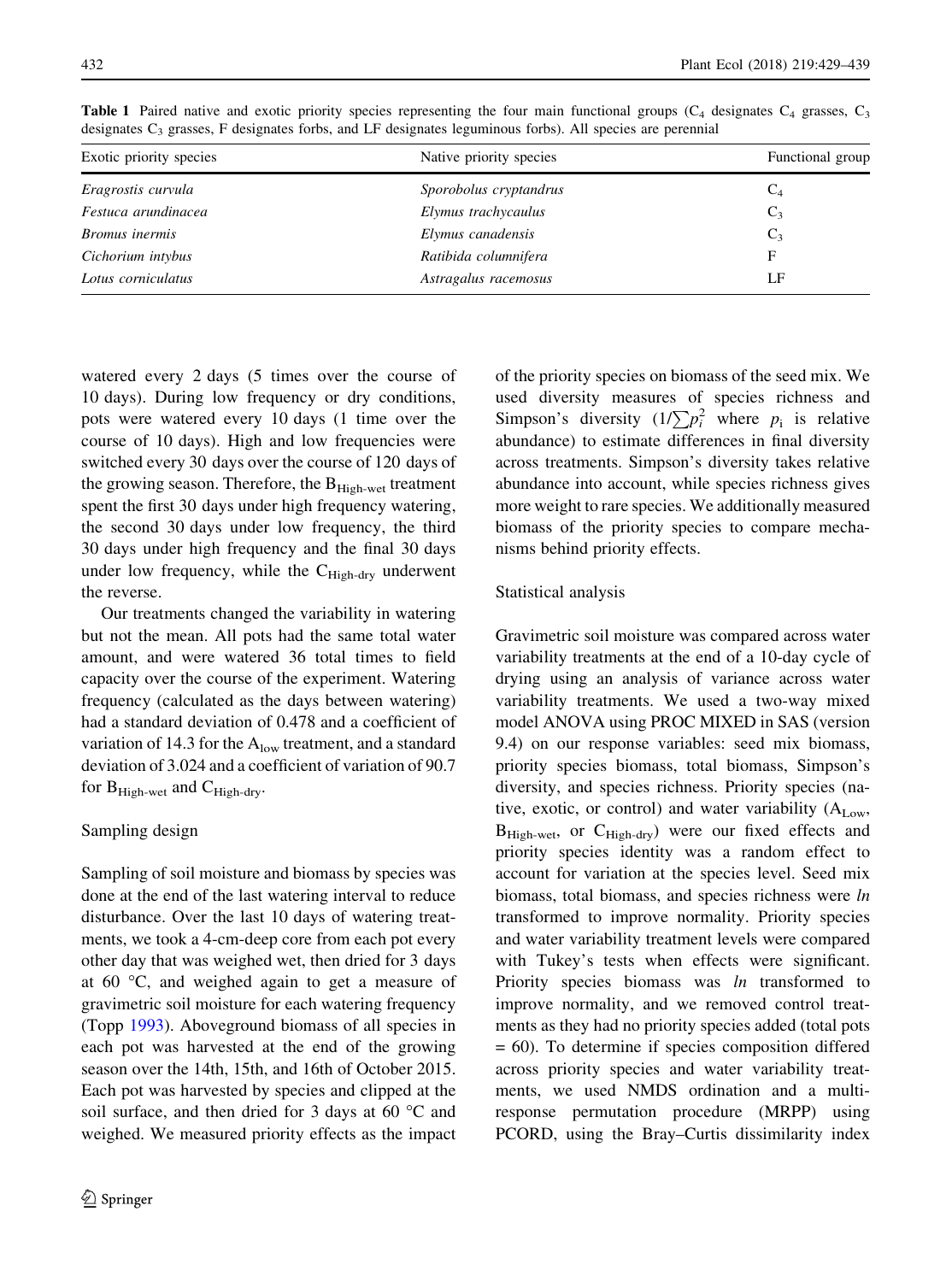<span id="page-4-0"></span>(McCune and Grace [2002\)](#page-9-0) on biomass from the seed mix at the species level. We included only species that established from the added mix (i.e., excluding priority effect species). We omitted pots that were monocultures (only species was the priority effect species), decreasing the native priority species pot number to 28 out of 30 and the exotic priority species pot number to 12 out of 30. These omissions were relatively equal across watering treatments. A scree plot indicated a 3-dimensional solution.

### Results

#### Seed mix biomass

Biomass from the seed mix was significantly different across priority species treatments and water variability treatments (Table 2). Seed mix biomass was highest in control pots with no priority effect species (Tukey's tests,  $p$  values  $\lt$  0.001), and was greatly reduced in pots treated with exotic priority species (Fig. [1](#page-5-0)a). In 18 out of 30 pots, exotic priority species formed

Table 2 ANOVA Table and contrasts across priority species treatments (native, exotic and control) and the water variability treatments ( $A_{low}$ ,  $B_{High-wet}$ , and  $C_{High-dry}$ ) for ln transformed seed mix biomass (g), log transformed species richness, Simpson's diversity, log transformed total biomass (priority species biomass  $+$  seed mix biomass), and log transformed

monocultures, completely preventing native seed mix emergence. The native priority species treatment showed intermediate seed mix biomass levels (Fig. [1](#page-5-0)a). Biomass from the seed mix was also affected by water variability treatments (Fig. [2a](#page-6-0)). The C<sub>High-dry</sub> treatment had lower seed mix biomass than  $B_{High-wet}$  and  $A_{low}$  water variability treatments (Tukey's tests,  $p = 0.002$  and  $p = 0.006$ , respectively). The interaction between water variability and priority species treatments was not significant ( $F_{4,42} = 2.33$ ,  $p = 0.071$ ) (Table [3](#page-7-0)).

Water variability treatments significantly affected gravimetric soil moisture. Moisture was significantly different across water frequency treatments ( $F_{2,78}$  = 4.23,  $p = 0.018$ ) where pots receiving water every other day were significantly wetter than those receiving water once every 10 days (Fig. [3](#page-7-0)). There was a drop in soil moisture for all water variability treatments between days four and six due to high temperatures. All pots experienced this variation in stress due to day-to-day temperature variability, and suffered no visible biomass loss or species loss due to this event alone.

priority species biomass (g). Seed mix biomass is the total biomass from the seed mix seeded 28 days following the priority species. Tukey's tests compared priority species and water variability treatments when main effects were significant. Priority species biomass is the biomass of the single species planted first (native or exotic)

| Source                                         | DF    | Seed mix<br>biomass |                  | Species richness |                  | Simpson's<br>diversity |                  | Total biomass |                  | DF    | Priority<br>species<br>biomass |                  |
|------------------------------------------------|-------|---------------------|------------------|------------------|------------------|------------------------|------------------|---------------|------------------|-------|--------------------------------|------------------|
|                                                |       | F                   | $\boldsymbol{P}$ | F                | $\boldsymbol{P}$ | F                      | $\boldsymbol{P}$ | F             | $\boldsymbol{P}$ |       | F                              | $\boldsymbol{P}$ |
| Priority species                               | 2, 42 | 94.43               | < 0.001          | 50.01            | < 0.001          | 25.68                  | ${}< 0.001$      | 27.33         | < 0.001          | 1, 24 | 10.96                          | 0.003            |
| Water variability                              | 2, 42 | 7.92                | 0.001            | 10.25            | < 0.001          | 2.66                   | 0.082            | 0.48          | 0.621            | 1, 24 | 1.92                           | 0.169            |
| Priority species $\times$<br>Water variability | 4, 42 | 2.33                | 0.071            | 0.95             | 0.446            | 1.24                   | 0.310            | 2.06          | 0.104            | 1, 24 | 3.28                           | 0.055            |
| Priority effect treatment Tukey's test         |       |                     |                  |                  |                  |                        |                  |               |                  |       |                                |                  |
| Exotic versus native                           | 42    | 7.96                | < 0.001          | 8.21             | < 0.001          | 2.9                    | 0.016            | 2.45          | 0.048            |       |                                |                  |
| Exotic versus control                          | 42    | 13.66               | ${}< 0.001$      | 8.9              | < 0.001          | 7.12                   | < 0.001          | 7.25          | < 0.001          |       |                                |                  |
| Native versus control                          | 42    | 5.94                | ${}< 0.001$      | 1.16             | 0.486            | 4.22                   | ${}< 0.001$      | 4.73          | < 0.001          |       |                                |                  |
| Water treatment Tukey's Test                   |       |                     |                  |                  |                  |                        |                  |               |                  |       |                                |                  |
| $A_{Low}$ versus $B_{High-wet}$                | 42    | $-0.38$             | 0.925            | $-1.31$          | 0.399            |                        |                  |               |                  |       |                                |                  |
| $A_{Low}$ versus $C_{High-dry}$                | 42    | $-3.24$             | 0.006            | $-3.1$           | 0.01             |                        |                  |               |                  |       |                                |                  |
| $B_{High-wet}$ versus $C_{High-dry}$           | 42    | $-3.62$             | 0.002            | $-4.41$          | < 0.001          |                        |                  |               |                  |       |                                |                  |

Bold values indicate  $p$  values  $\lt 0.05$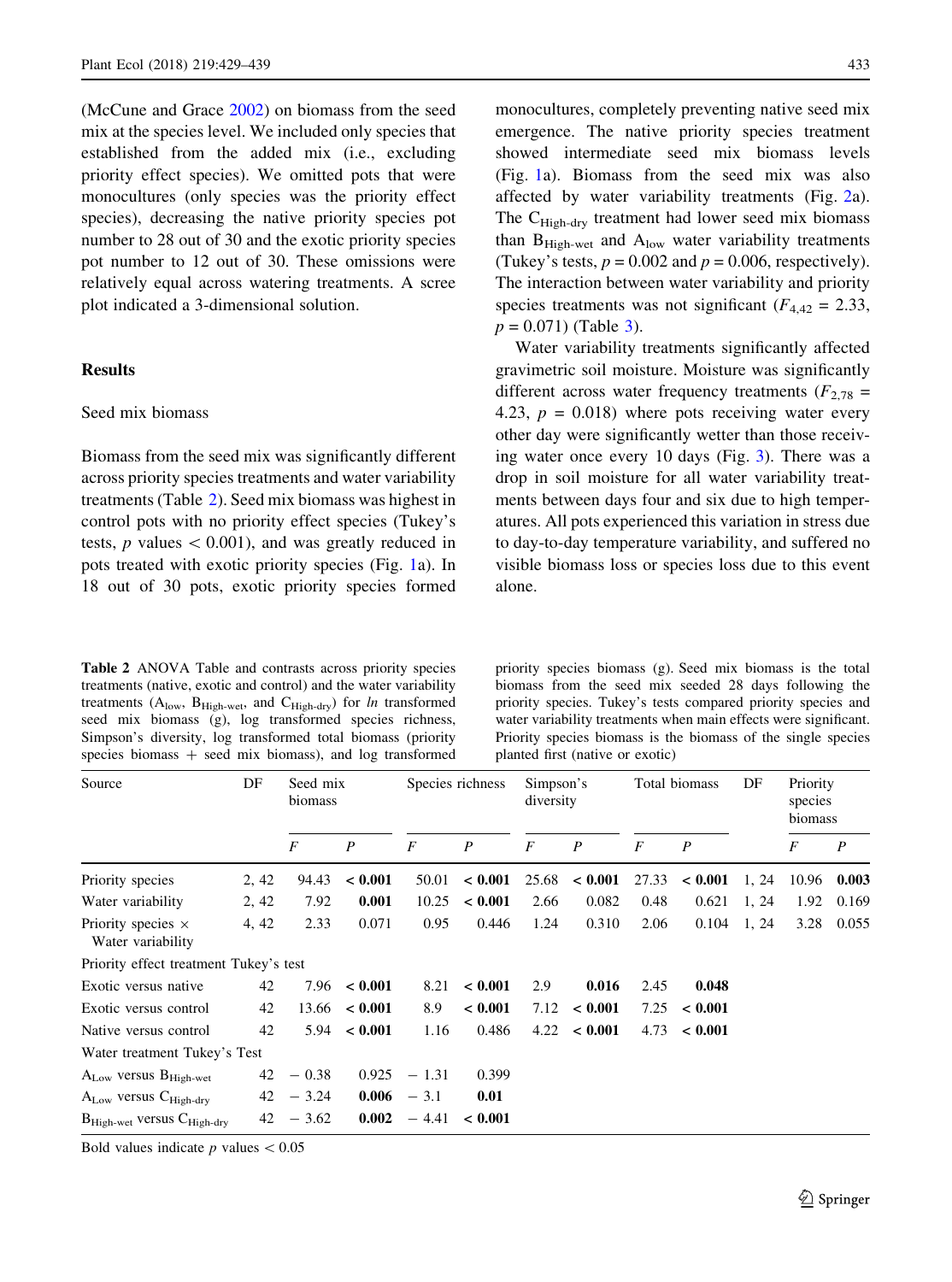<span id="page-5-0"></span>



Fig. 1 Means  $\pm$  standard error across the species origin treatment (exotic, native, or control) on a seed mix biomass (g), where seed mix biomass is the total biomass from a seed mix seeded 28 days after the priority species, **b** total biomass (g) where total biomass is the sum of seed mix biomass and priority species biomass, c priority species biomass (g) (controls

#### Total biomass

Total biomass (priority effect species  $+$  species from mix) was significantly different across priority species treatments (Fig. 1b), with no evidence for a difference due to water variability (Fig. [2b](#page-6-0)), nor an interaction between the two (Table [2\)](#page-4-0). Exotic priority species treatments had significantly higher biomass than controls (Tukey's test,  $p < 0.001$ ) (Fig. 1b). Native priority species had intermediate total biomass to exotic priority species (Tukey's test,  $p = 0.048$ ) and control (Tukey's test,  $p < 0.001$ ) treatments.

#### Priority species biomass

Biomass of exotic priority species was significantly higher than native priority species across all water variability treatments  $(F_{1,24} = 10.96, p = 0.003,$ Fig. 1c). Water variability treatments had no effect

had no priority species and were not included), d species richness and e Simpson's diversity calculated as  $(1/\sum p_i^2)$  where  $p_i$  is relative abundance) with a dashed line indicating lower limit of 1. Letters denote significant differences based on Tukey's tests

on priority species biomass (Fig. [2](#page-6-0)c, Table [2\)](#page-4-0). Biomass showed an insignificant interaction between water variability and priority species treatments  $(F_{2,24})$  $= 3.28, p = 0.055$ .

#### Species diversity

Priority species and water variability treatments caused significant differences in species diversity measures (Table [2\)](#page-4-0). Species richness was significantly lower in exotics priority species treatments compared to control pots (Tukey's tests,  $p < 0.001$ ), and showed no difference between native priority species and control treatments (Fig. 1d). Simpson's diversity was also significantly lower in exotic priority species treatments compared to the control treatment (Tukey's test,  $p \, < \, 0.001$ ), and the native priority species treatments were intermediate to the control (Tukey's test,  $p < 0.001$ ) and exotic (Tukey's test,  $p = 0.016$ )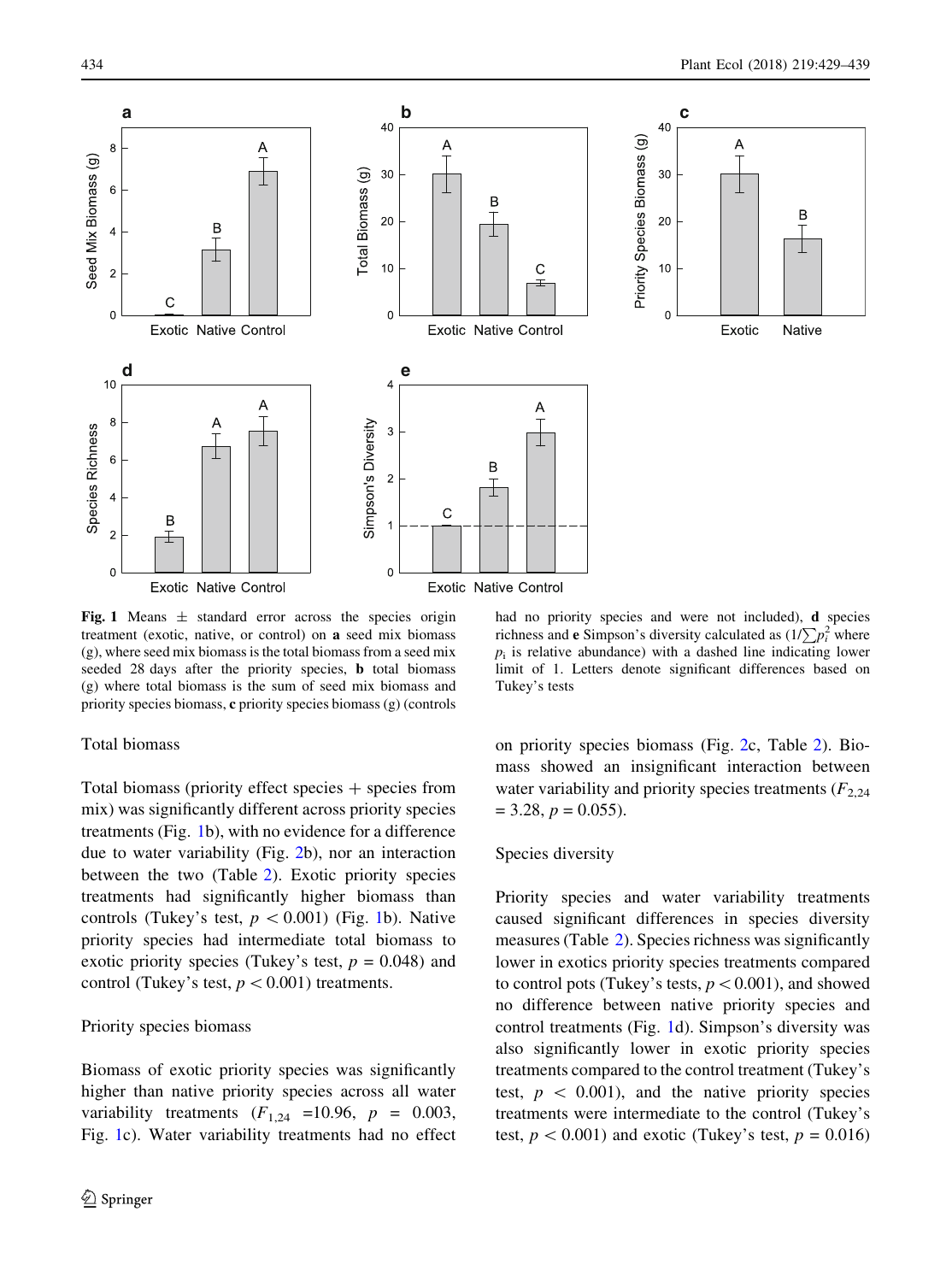<span id="page-6-0"></span>

Fig. 2 Means  $\pm$  standard error across the water variability treatment  $(A_{low}, B_{High-wt}$ , and  $C_{High-dry}$ ) on **a** seed mix biomass (g) where seed mix biomass is the total biomass from the seed mix seeded 28 days following the priority species, b total biomass (g) where total biomass is the sum of seed mix biomass and priority species biomass, c priority species biomass

treatments (Fig. [1e](#page-5-0)). Species richness was significantly different across water variability treatments  $(F_{2,78} = 10.25, p < 0.001)$  where species richness was lowest in  $C_{High-dry}$  treatments (Fig. 2d). Water variability treatments had no effect on Simpson's diversity (Fig. 2e). Diversity measures showed no interactions between priority species and water variability (Table [2](#page-4-0)).

#### Species composition

Species composition of establishing species varied across priority species treatments. Priority species treatments had significantly different compositions  $(A = 0.165, p < 0.001)$  (Online Resource 2). Water variability treatments showed no effect on species composition ( $A = -0.004$ ,  $p = 0.572$ ). Seed mix species present in exotic priority species treatment

(g) (controls had no priority species and were not included), d species richness and e Simpson's diversity calculated as (1/  $\sum p_i^2$  where  $p_i$  is relative abundance) with a dashed line indicating lower limit of 1. Letters denote significant differences based on Tukey's tests

communities were from multiple functional groups and were a subset of those in native and control treatments (Online Resource 1, Online Resource 2).

## **Discussion**

Exotic grassland species had consistently larger priority effects than natives across all watering treatments. The exotic priority species maintained high biomass production regardless of water variability. The exotics ability to use increased resources early and maintain high levels of biomass regardless of the water treatment drove the priority effects in exotic dominated systems. Our results support the idea that exotics, and especially problematic invaders, have wide niche breadth (van Kleunen et al. [2015](#page-10-0)) which allows them to maintain dominance in a wide variety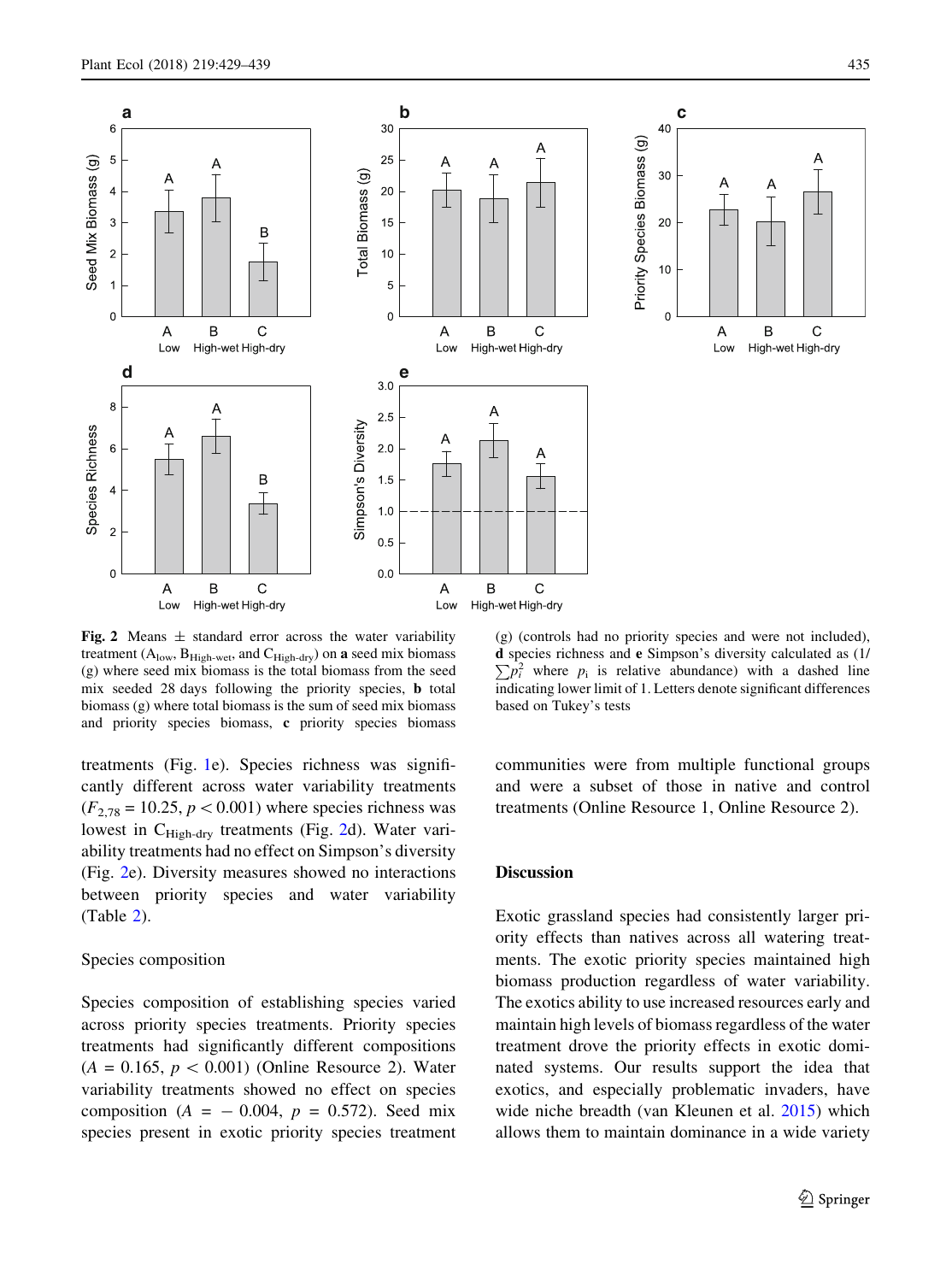<span id="page-7-0"></span>Table 3 Means and standard errors (untransformed) across priority species treatments (native, exotic, and control) and the water variability treatments  $(A<sub>low</sub>, B<sub>High-wet</sub>, and C<sub>High-dry</sub>)$  for seed mix biomass (g), Species richness, Simpson's diversity, and total biomass (g) (priority species biomass  $+$  seed mix biomass), and priority species biomass (g). Seed mix biomass

is the total biomass from a seed mix seeded 28 days after the priority species. Priority species biomass does not include controls. Both exotic and native priority species treatments had a sample size of 10 per water treatment, while the controls had a sample size of 7 per water treatment

| Treatment cross  |                       | Seed mix<br>biomass $(g)$ |           | <b>Species</b><br>richness |           | <b>Simpsons</b><br>diversity |           | Total biomass<br>(g) |           | Priority species<br>biomass $(g)$ |           |
|------------------|-----------------------|---------------------------|-----------|----------------------------|-----------|------------------------------|-----------|----------------------|-----------|-----------------------------------|-----------|
| Priority species | Water variability     | Mean                      | <b>SE</b> | Mean                       | <b>SE</b> | Mean                         | <b>SE</b> | Mean                 | <b>SE</b> | Mean                              | <b>SE</b> |
| Exotic           | $A_{Low}$             | 0.02                      | 0.02      | 2.10                       | 0.50      | 1.00                         | 0.00      | 29.52                | 4.91      | 29.49                             | 4.90      |
| Exotic           | $B_{High-wet}$        | 0.07                      | 0.03      | 2.40                       | 0.65      | 1.01                         | 0.00      | 34.07                | 8.15      | 34.00                             | 8.15      |
| Exotic           | $C_{\text{High-dry}}$ | 0.01                      | 0.01      | 1.20                       | 0.13      | 1.00                         | 0.00      | 26.68                | 7.47      | 26.67                             | 7.46      |
| Native           | $A_{Low}$             | 3.74                      | 0.81      | 7.90                       | 1.07      | 1.96                         | 0.38      | 19.67                | 3.14      | 15.93                             | 3.47      |
| Native           | $B_{High-wet}$        | 4.69                      | 1.13      | 8.20                       | 0.94      | 2.14                         | 0.27      | 11.27                | 1.62      | 6.59                              | 2.40      |
| Native           | $C_{\text{High-dry}}$ | 0.99                      | 0.41      | 4.10                       | 0.90      | 1.33                         | 0.25      | 27.36                | 6.01      | 26.37                             | 6.18      |
| Control          | $A_{Low}$             | 7.59                      | 0.71      | 6.86                       | 1.12      | 2.54                         | 0.34      | 7.59                 | 0.71      |                                   |           |
| Control          | $B_{High-wet}$        | 7.83                      | 0.68      | 10.29                      | 1.29      | 3.72                         | 0.58      | 7.83                 | 0.68      |                                   |           |
| Control          | $C_{High-dry}$        | 5.31                      | 1.61      | 5.43                       | 0.95      | 2.67                         | 0.48      | 5.31                 | 1.61      |                                   |           |



Fig. 3 Gravimetric soil moisture  $[(wet weight - dry weight)]$ dry weight] across water frequency treatments. Panel a portrays the watering schedule, with dots representing when the pots were watered to field capacity. Wet periods of the high variability treatment pots were watered to field capacity every other day (samples were cored prior to watering) on days 0, 2, 4,

of conditions. We also found support for the high productivity of exotics compared to native counterparts in grassland systems (Wilsey and Polley [2006](#page-10-0)), as exotic priority species showed much higher priority species biomass and total biomass than natives. The controls probably had lower total biomass as they were

6, 8, and 10. Low variability treatments were watered to field capacity every 3 or 4 days on days 0, 3, 6, and 10. Dry periods of the high variability treatment were watered to field capacity once every 10 days on day 0, and 10. The 10 days represented are the last 10 days of the experiment, and were cored every other day for soil moisture

seeded 28 days later than priority species. Past research suggests that the consistently high priority effects across exotic species has been in part caused by human selection upon introduction, where humans preferentially introduced species with early emergence and establishment for grazing purposes (Mack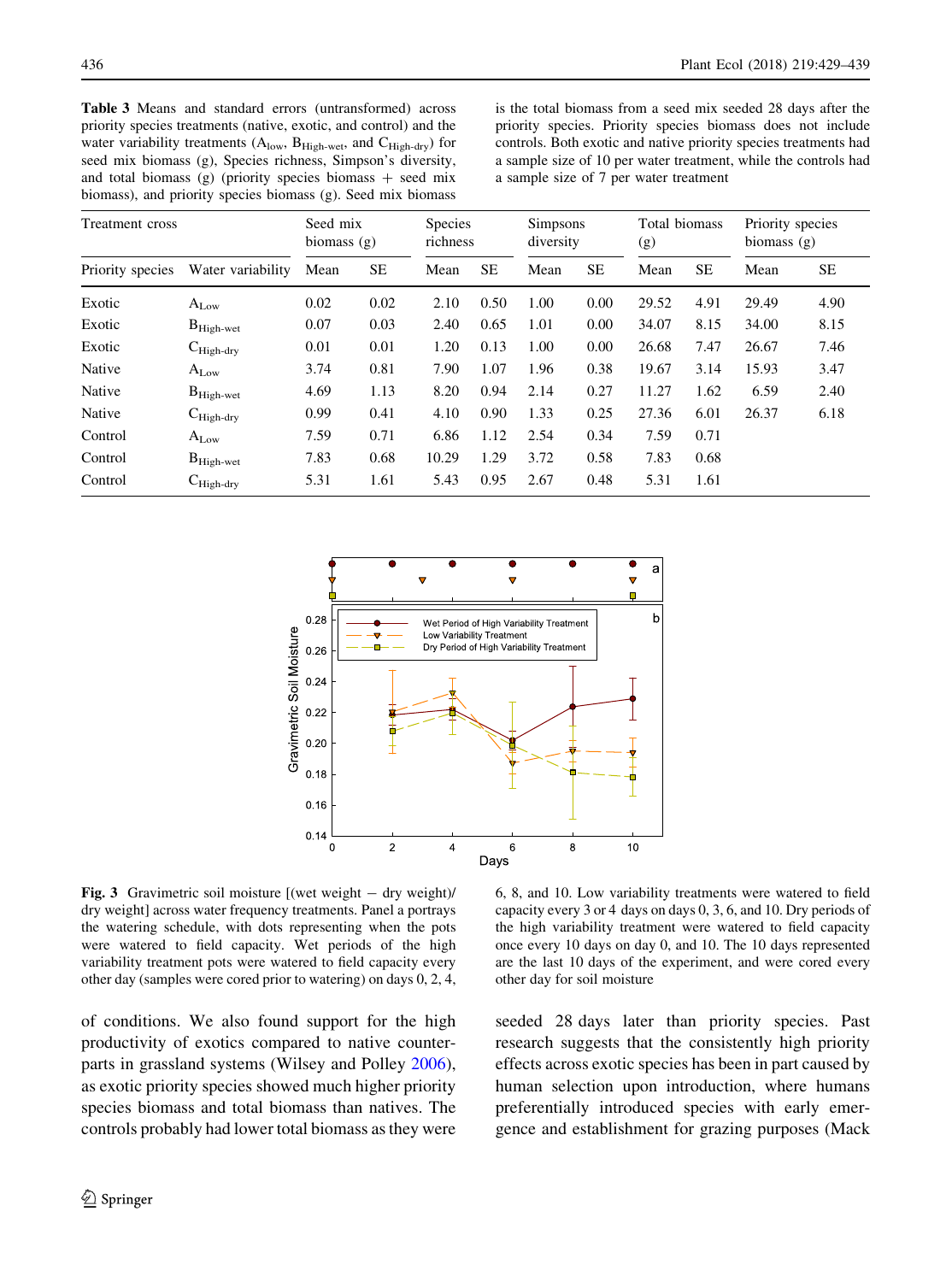and Lonsdale [2001;](#page-9-0) Wilkins and Humphreys [2003](#page-10-0); van Kleunen et al. [2010\)](#page-10-0). Wilsey et al. [\(2015](#page-10-0)) found exotic species had higher seedling emergence, earlier emergence, were taller and captured more light than native counterparts, which would give them a larger competitive advantage prior to seed mix additions. We suggest that in our system exotic species were able to maintain large priority effects due to both a larger head start in initial growth as well as the ability to resist unfavorable conditions throughout the growing season.

We hypothesized that increased water variability would lower priority effects and increase diversity. However, this was not consistent, as treatment  $A_{\text{low}}$ and B<sub>High-wet</sub> showed no significant differences. Instead, we found evidence that timing was more important than variability, as the  $C_{High-dry}$  treatment resulted in significantly lower biomass from the seed mix and species richness. Soil moisture fell within the low end of the range for soil moisture during the growing season in our area, which produced some water stress in our pots (Martin and Wilsey [2006](#page-9-0)). Having a dry period early in the season could have created a strong abiotic filter on the ability of the seed mix to germinate and compete with the priority species. This, in turn, effectively increased the strength of priority effects for both native and exotic treatments. This is in line with Schantz et al.  $(2015)$  $(2015)$ where lowered water stress was more beneficial for the annual competitors who arrived later than the early arriving perennials, diminishing priority effects despite less stressful conditions. If stress impacts later arrivers more than early arriving species, then priority effects will increase in strength.

Although we found no significant interactions between native and exotic priority species treatments and water variability treatments, results hint that natives may show larger responses to water variability than exotics. Increased sample sizes and power in future studies may reveal interactions between water variability timing and priority species origin. Trends show the greatest mean seed mix biomass for the native-species priority treatment in  $B_{High-wet}$ , while the seed mix biomass in the exotic species priority treatment was similarly low across water variability treatments ( $F_{4,42} = 2.33$ ,  $p = 0.071$ ). In watering treatment BHigh-wet, later arriving species had higher resources (water) during germination and therefore competed more effectively with the early arrivers. However, in conditions that were dry early (treatment  $C_{\text{High-dry}}$ ) late arrivers competed less effectively possibly due to less available resources on germination or waiting to germinate until later in the season. Additionally, mean priority species biomass was largest for the native priority species treatment in  $C_{\text{High-dry}}$  water variability and lowest in  $B_{\text{High-wet}}$ , when exotic priority species had the highest mean biomass in the B<sub>High-wet</sub> treatment ( $F_{2,24} = 3.28$ ,  $p =$ 0.055). Results hint that native priority species do not outcompete late arrivers as dominantly as exotic counterparts, and the seed mix was able to competitively impact native priority species in  $B_{High-<sub>wet</sub>}$ treatments when water was available early in the growing season. Changes in resources can alter competitive interactions when competitive differences between priority species and later arrivers are small. In a related study, Stuble and Souza [\(2016](#page-10-0)) found that the reduction in growth from arriving later was a result of both varied initial growth from priority species as well as the late arrivers' competitive ability. Similarly, Sarneel et al. ([2016\)](#page-9-0) recently found evidence in riparian systems for increased priority effect strength in dry or variable conditions compared to wet, possibly due to species specific responses as well as abiotic effects on both the early arriving species and later community. We encourage future studies to more closely examine interactions between priority effects, and abiotic variability and timing.

Our study does have some limitations that might limit the generality of our results. For better control, we used a greenhouse setting with grassland species over one growing season. Future research is needed in the field over multiple growing seasons. Priority effects were strong through one growing season, but how this translates to following year's growth is worth continued investigation, especially under varying water treatments. Although we focused on variability and all our pots received the same total amount of water, most field systems will vary in amount and timing simultaneously. It is also worth noting the differences in species composition across priority effect treatments are conservative, as monocultures were not included in the analysis, and would have very high dissimilarity with other communities.

In conclusion, we found that exotic perennial grassland species had consistently stronger priority effects than native perennial grassland species, regardless of water variability over the course of the growing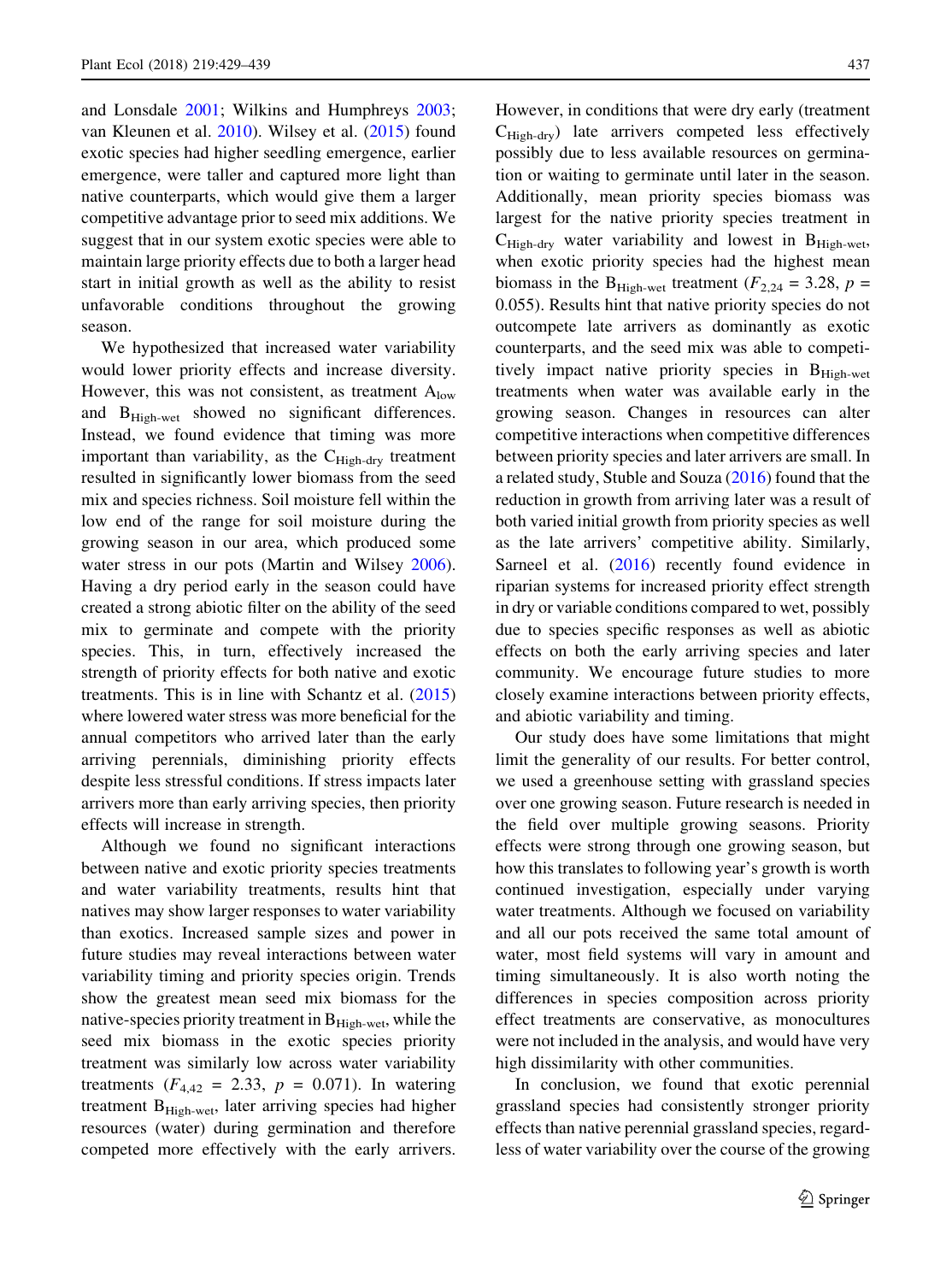<span id="page-9-0"></span>season. Increasing water variability altered seed mix growth and species richness depending on the timing of water events rather than on the variability itself. Our results suggest that native community assembly may allow many different communities to form depending on which species arrives first and the timing of rainfall events over the growing season. This could lead to high beta diversity, which can be higher within nativedominated grassland fields than exotic dominated fields (Martin and Wilsey 2015). As weather patterns change, we may see many communities form based on weather events and resulting priority effect dynamics in native perennial grassland communities. However, our results suggest that exotic species may be having widespread priority effects in Central US grasslands regardless of changing precipitation patterns and timing.

Acknowledgements Funding support was provided by a Grant from the U.S. Department of Agriculture—National Institute of Food and Agriculture (2014-67003-22067). We would also like to thank two anonymous reviewers and Associate Editor Jesse Kalwij who made helpful comments on an earlier version of the manuscript.

Open Access This article is distributed under the terms of the Creative Commons Attribution 4.0 International License ([http://](http://creativecommons.org/licenses/by/4.0/) [creativecommons.org/licenses/by/4.0/\)](http://creativecommons.org/licenses/by/4.0/), which permits unrestricted use, distribution, and reproduction in any medium, provided you give appropriate credit to the original author(s) and the source, provide a link to the Creative Commons license, and indicate if changes were made.

#### References

- Abraham JK, Corbin JD, D'Antonio CM (2009) California native and exotic perennial grasses differ in their response to soil nitrogen, exotic annual grass density, and order of emergence. Plant Ecol 201:445–456
- Allan RP, Soden BJ (2008) Atmospheric warming and the amplification of precipitation extremes. Science 321:1481–1484
- Berg P, Moseley C, Haeter JO (2013) Strong increase in convective precipitation in response to higher temperatures. Nat Geosci 6:181–185
- Brandt AJ, Tanentzap AJ, Leopold DR, Heenan PB, Fukami T, Lee WG (2016) Precipitation alters the strength of evolutionary priority effects in forest community assembly of pteridophytes and angiosperms. J Ecol 104:1673–1681
- Chase JM (2003) Community assembly: when should history matter? Oecologia 136:489–498
- Collinge SK, Ray C (2009) Transient patterns in the assembly of vernal pool plant communities. Ecology 90:3313–3323
- Dickson TL, Hopwood JL, Wilsey BJ (2012) Do priority effects benefit invasive plants more than native plants? An experiment with six grassland species. Biol Invasions 14:2617–2624
- Fukami T (2015) Historical contingency in community assembly: integrating niches, species pools, and priority effects. Annu Rev Ecol Evol Syst 46:1–23
- Grman E, Suding KN (2010) Within-year soil legacies contribute to strong priority effects of exotics on native California grassland communities. Restor Ecol 18:664–670
- Harper JL (1961) Approaches to the study of plant competition. Mechanisms in biological competition. Academic Press Inc., New York
- Houseman GR, Mittelbach GG, Reynolds HL, Gross KL (2008) Perturbations alter community convergence, divergence and formation of multiple community states. Ecology 89:2172–2180
- Jarchow ME, Liebman M (2012) Nutrient enrichment reduces complementarity and increases priority effects in prairies managed for bioenergy. Biomass Bioenerg 36:381–389
- Jones SK, Collins SL, Blair JM, Smith MD, Knapp AK (2016) Altered rainfall patterns increase forb abundance and richness in native tallgrass prairie. Sci Rep 6:20120
- Kardol P, Souza L, Classen AT (2013) Resource availability mediates the importance of priority effects in plan community assembly and ecosystem function. Oikos 122:84–94
- Kharin VV, Zwiers FW, Zhang X, Hegerl GC (2007) Changes in temperature and precipitation extremes in the IPCC ensemble of global coupled model simulations. J Clim 20:1419–1444
- Knapp AK, Fay PA, Blair JM, Collins SL, Smith MD, Carlisle JD, Harper CW, Danner BT, Lett MS, McCarron JK (2002) Rainfall variability, carbon cycling, and plant species diversity in a mesic grassland. Science 298:2202–2205
- Mack RN, Lonsdale WM (2001) Humans as global plant dispersers: getting more than we bargained for. Bioscience 51:95–102
- Martin LM, Wilsey BJ (2006) Assessing grassland restoration success: relative roles of seed additions and native ungulate activities. J Appl Ecol 43:1098–1109
- Martin LM, Wilsey BJ (2012) Assembly history alters alpha and beta diversity, exotic-native proportions, and functioning of restored prairie plant communities. J Appl Ecol 49:1436–1445
- Martin LM, Wilsey BJ (2015) Novel, exotic-dominated grasslands exhibit altered patterns of beta diversity relative to native grasslands. Ecology 96:1042–1051
- McCune B, Grace JB (2002) Analysis of ecological communities. MJM Software Design, Gleneden Beach
- Morin PJ (1999) Community ecology. Blackwell Science, Oxford
- Polley HW, Wilsey BJ, Derner JD, Johnson HB, Sanabria J (2006) Early-successional plants regulate grassland productivity and species composition: a removal experiment. Oikos 113:287–295
- Sarneel JM, Kardol P, Nilsson C (2016) The importance of priority effects for riparian plant community dynamics. J Veg Sci 27:658–667